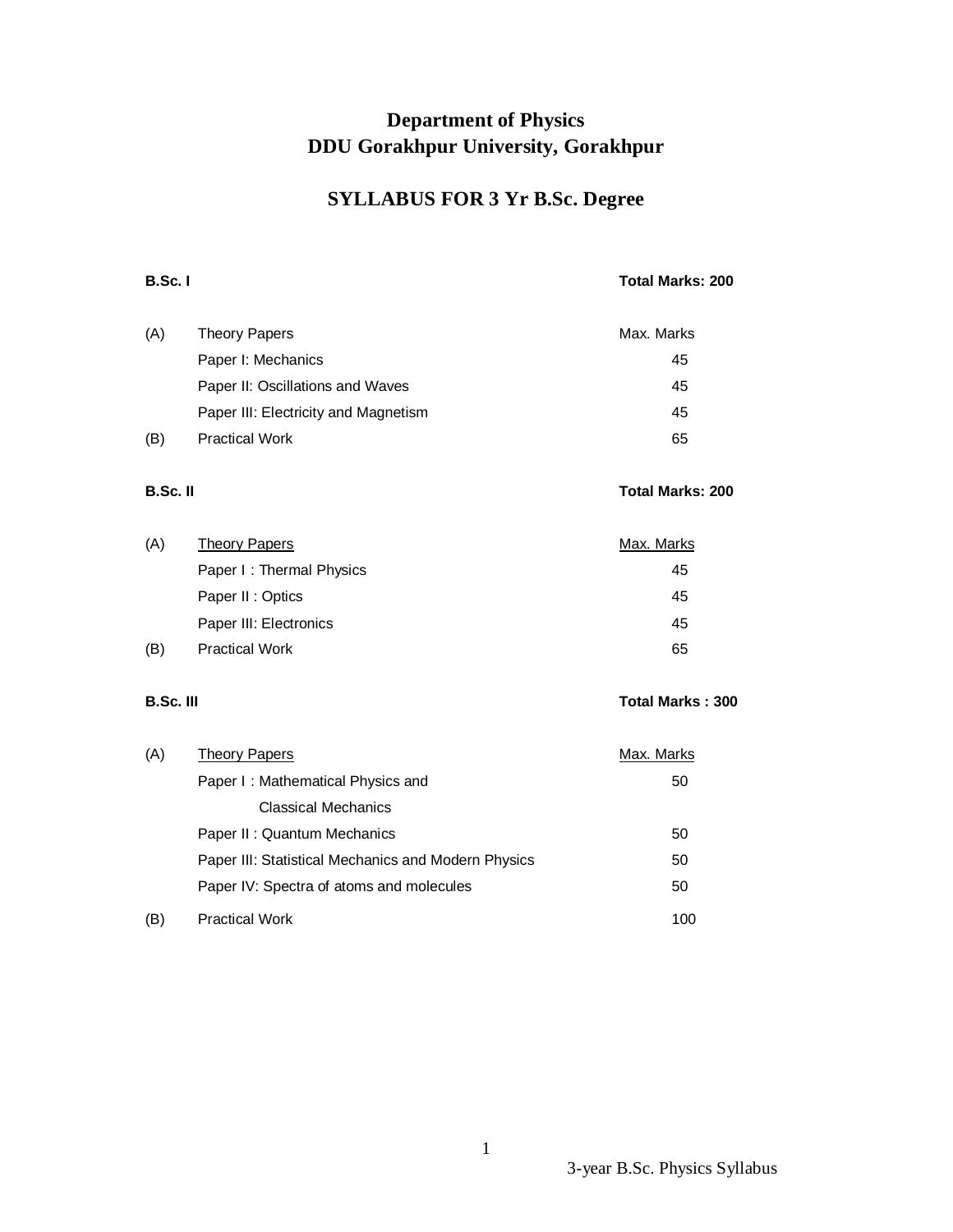# **SYLLABUS B.Sc. Part I PHYSICS**

#### **Paper I : Mechanics**

- 1. Newtonian Mechanics : Inertial frame of reference, Galilean transformation, Velocity and acceleration in rotating coordinate system, Coriolis force, effect of rotation of earth on g, Foucault Pendulum.
- 2. Special Theory of Relativity : Michelson-Morley experiment, Principle of simultaneity, postulates of special theory of relativity, Lorentz transformation, length contraction, time dilation, addition of velocities, Doppler effect, Aberration of light.
- 3. Relativistic Dynamics : Relativistic momentum, variation of mass with velocity, relativistic energy, mass energy equivalence, transformations of momentum and energy.
- 4. Central Forces : Inverse square law, potential and field due to (i) spherical shell and (ii) sphere, gravitational self energy, two body problem and reduced mass, Kepler's laws, motion of a satellite, geostationary satellite.
- 5. Dynamics of rigid bodies : Equation of motion of a rigid body, moment of inertia, products of moment of inertia, radius of gyration, theorems of parallel and perpendicular axes, moments of inertia of a ring, disc, rectangular beam, hollow and solid cylinders, spherical shell, solid and hollow spheres, moment of inertia of fly wheel, compound pendulum.
- 6. Elasticity: Elastic constants and their mutual relations, theory of bending of beams, torsion of cylinder.
- 7. Properties of Liquids : Stream line motion, Reynold number, Poiseuille's equation, Stoke's law and terminal velocity, Surface tension and surface energy, molecular interpretation of surface tension, Pressure over curved surfaces, capillarity, Jager's method.

3-year B.Sc. Physics Syllabus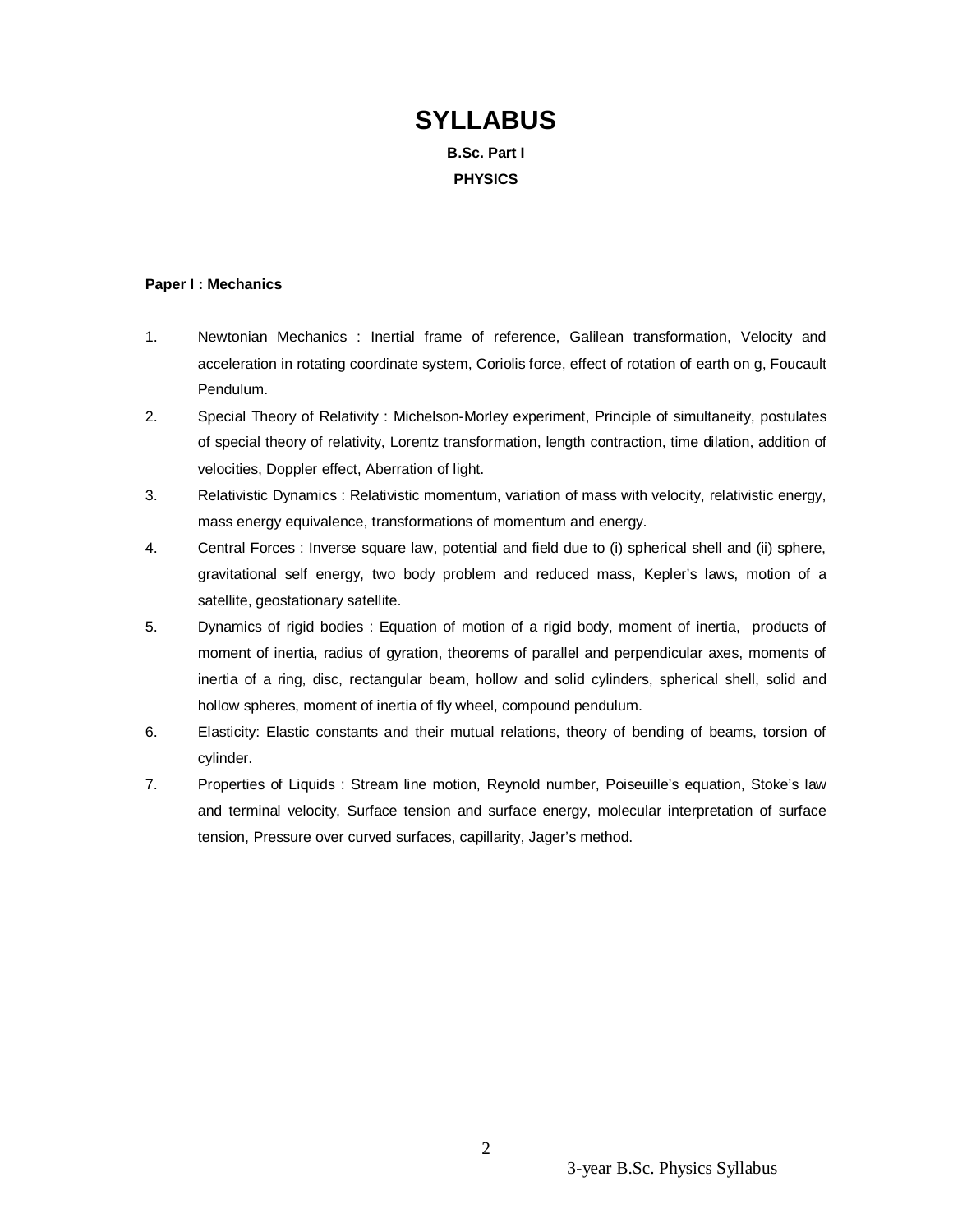## **Paper II : Oscillations and Waves**

- 1. Free Oscillations : Concept of potential well, small oscillation approximation, differential equation of SHM and its solution, examples of mechanical and electrical systems, Addition of SHM, Lissajous figures with frequency ratio 1:1 and 2:1.
- 2. Damped Harmonic Oscillation : Mechanical and electrical systems, logarithmic decrement, relaxation time, LCR circuit, Moving coil galvanometer.
- 3. Forced Oscillations : Forced Oscillation of mechanical and electrical systems, transient and steady state behaviour, sharpness of resonance, quality factor (Q), energy dissipation, Mechanical and electrical impedances, LCR series and parallel resonance.
- 4. Oscillation of Coupled Systems : Normal modes of vibration of mechanical and electrical systems with two degrees of freedom, Vibrations of string and rectangular membrane, Forced oscillation of coupled system.
- 5. Wave Motion : Wave motion and its parameters, stationary waves, Wave velocity and group velocity.
- 6. Ultrasonics : Production, properties and uses of ultrasonic waves, Acoustic grating.
- 7. Fourier Analysis : Fourier theorem, evaluation of Fourier coefficients, analysis of (i) square wave, (ii) sawtooth wave, (iii) half and full wave rectifiers output.
- 8. Acoustics : The acoustics of Halls, Reverberation time, Sabine's formula.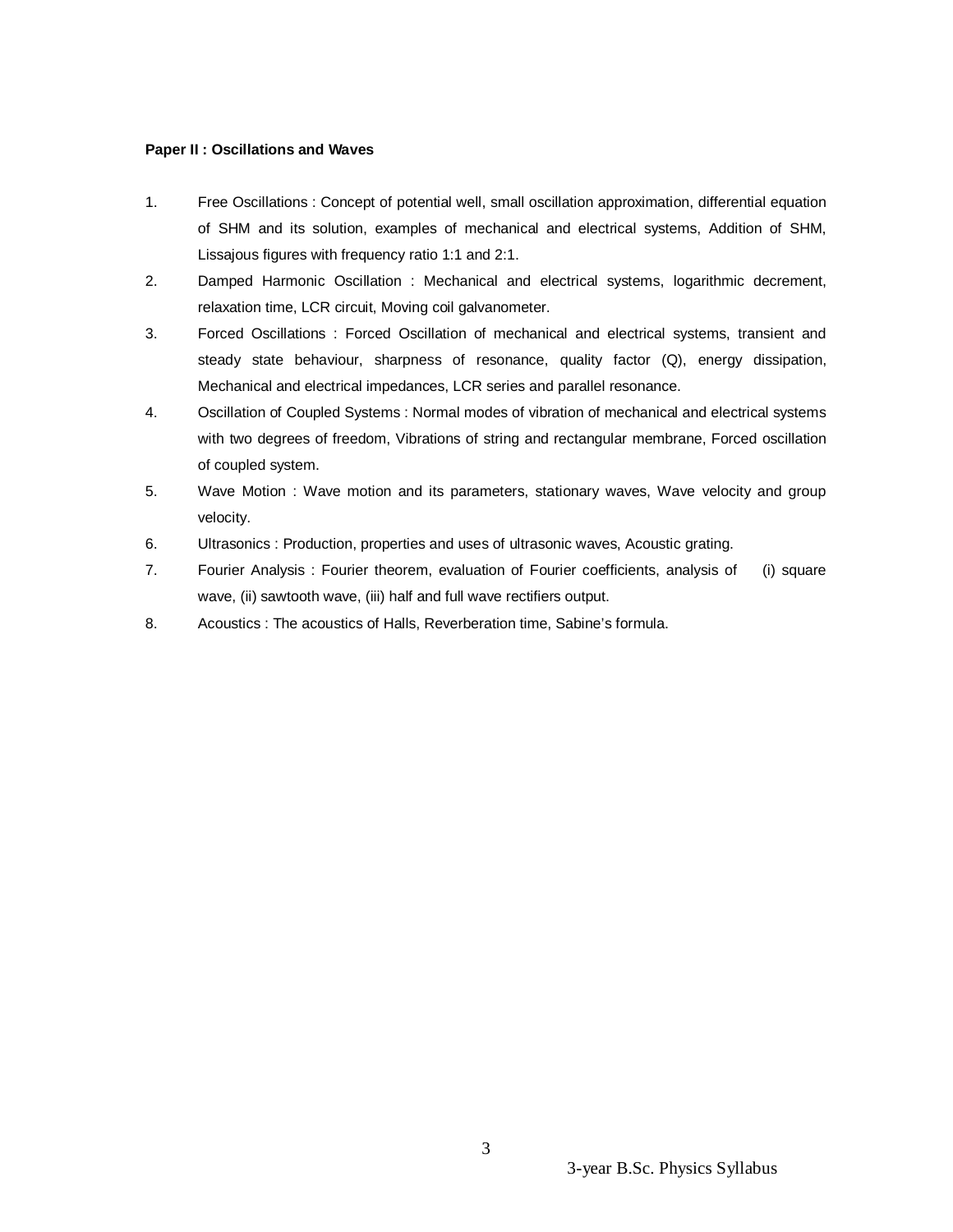## **Paper III : Electricity and Magnetism**

- 1. Electrostatics : Field due to a charge distribution, Multipole expansion, Electric field due to uniform distribution of line charge, sheet charge and spherical charge, Gauss' law and its application for finding E for symmetric charge distribution. Electrostatic pressure, electrostatic field energy, force on a point charge in front of an infinite conducting sheet (method of images).
- 2. Electric field inside matter : Dielectrics, parallel plate capacitor with a dielectric, polarization; Concept of electronic, ionic and orientational polarization, polarizability, polarization vector P, displacement vector D, Electric susceptibility, Clausius-Mossotti equation.
- 3. Magnetostatics : Lorentz force, Definition of B , Biot-Savart's law, Ampere's law, Magnetic field due to a straight wire, circular coil, Helmholtz's coils, solenoid, toroid, Lorentz force; Magnetisation, magnetisation current, Magnetic permeability and susceptibility. Electromagnetic induction, Induced electric field, Faraday's law; integral and differential forms, Series and parallel combination of inductances, mutual induction, coupled circuits and ideal transformer.
- 4. Electromagnetic waves : Displacement current, Maxwell's equations, E.M. field energy density, EM waves in vacuum, Poynting vector.
- 5. A.C. Bridges : J operator, Anderson, Schering, Robinson and Wein's bridge.
- 6. Network analysis : T and  $\Pi$  networks and their equivalence, Thevenin's, Norton's and Maximum Power Transfer Theorems, Low and high pass filters.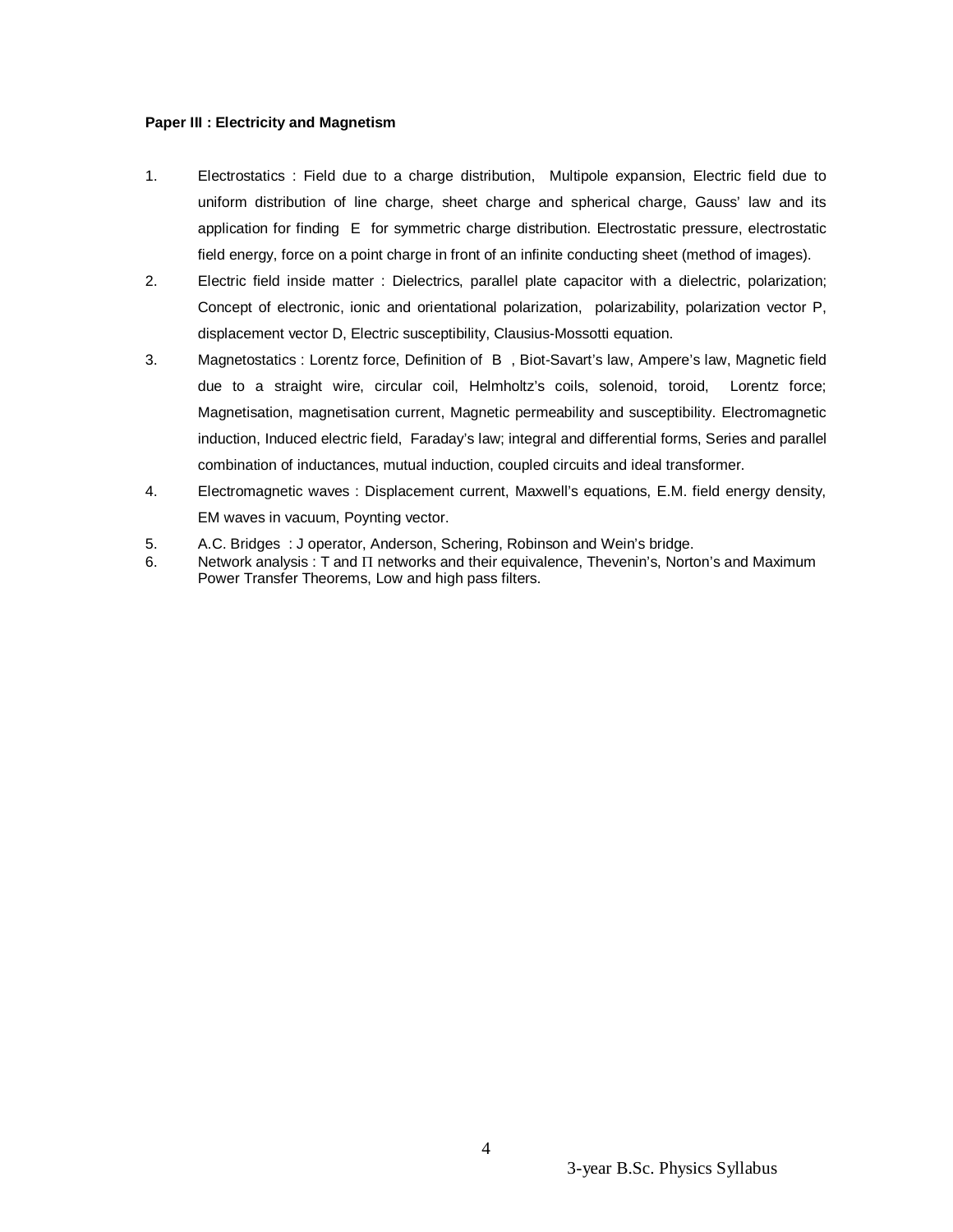## **PRACTICALS**

## **List of Experiments**

Students are required to do any eight experiments from each group.

## **Group A : General Physics**

- 1. Moment of inertia of fly wheel.
- 2. Compound pendulum; Acceleration due to gravity and radius of gyration.
- 3. Modulus of rigidity by Maxwell's needle.
- 4. Young's modulus of rectangular bar by cathetometer or optical lever method.
- 5. Sextant
- 6. Elastic constants by Searle's apparatus.
- 7. Surface tension of water by Jaeger's method.
- 8. Coefficient of viscosity of water by Poiseuille's method.
- 9. Thermal conductivity of rubber.
- 10. Spectrometer
- 11. Frequency of electrically maintained tuning fork.
- 12. Frequency of A.C. mains using sonometer.

## **Group B : Electricity and Electronics**

- 1. Verification of Child's law.
- 2. Characteristics of triode valve and determination of its parameters.
- 3. Characteristics of Tetrode/ Pentode.
- 4. Temperature co-efficient for platinum resistance thermometer using Carey Foster's bridge (M.P. of wax)
- 5. Thermocouple calibration and melting point of wax.
- 6. Current sensitivity of a dead beat moving coil galvanometer.
- 7. Charge sensitivity of a ballistic galvanometer by capacity discharge method.
- 8. Characteristics of P-N junction and Zener diode.
- 9. Reduction factor of Helmholtz galvanometer.
- 10. Calibration of energy meter using ammeter and voltmeter.
- 11. Potentiometer: Calibration of voltmeter and ammeter,
- 12. Determination of low resistance by potentiometer.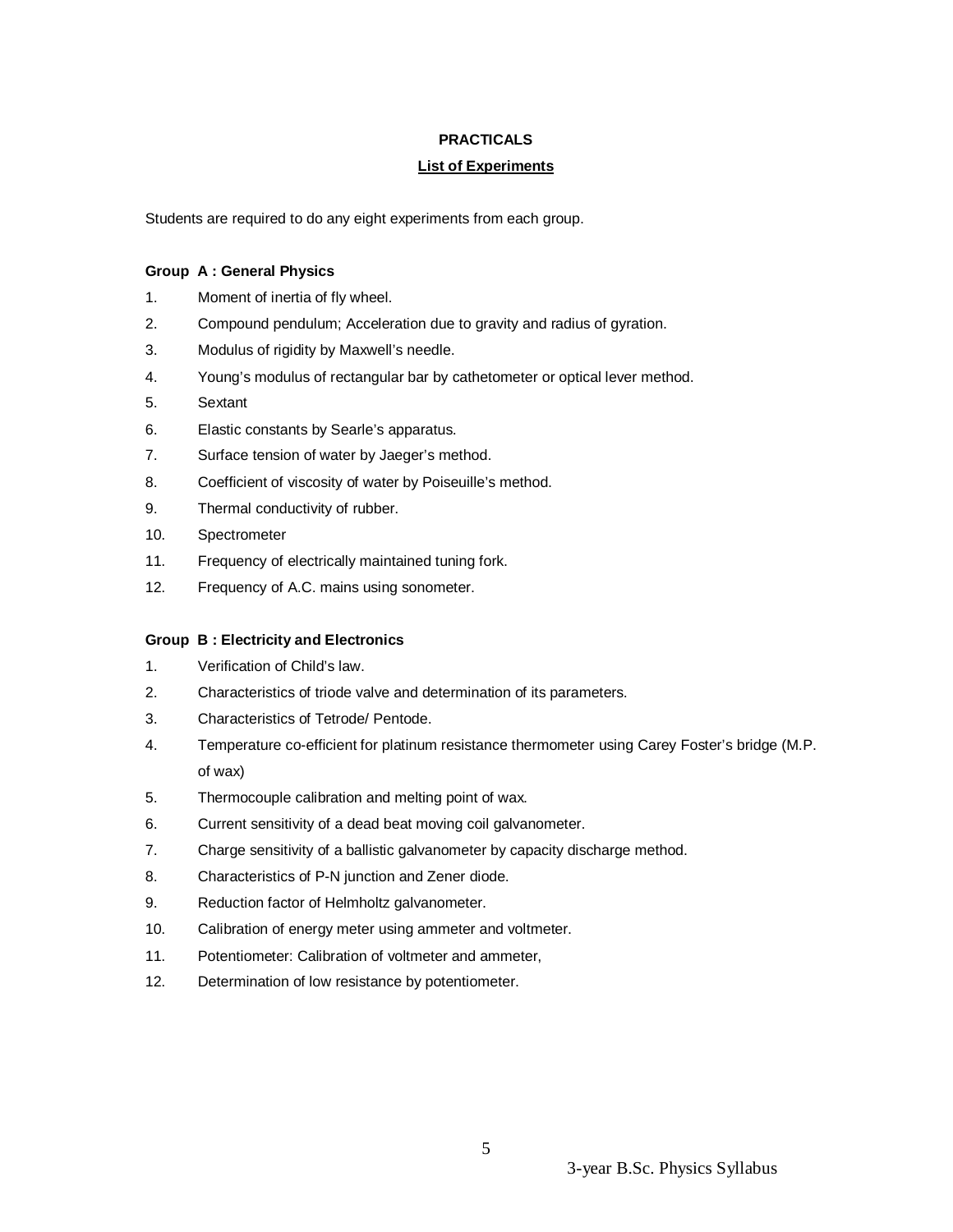## **Practical Examination**

There will be one practical examination. Duration of the examination shall be four hours. Candidates will be required to perform two experiments, one from group A and other from group B. The distribution of marks will be as follows :

|                     | Student appearing as |              |
|---------------------|----------------------|--------------|
|                     | Regular student      | Ex - student |
| <b>Experiment 1</b> | 20                   | 20           |
| <b>Experiment 2</b> | 20                   | 20           |
| Viva - Voce         | 15                   | 25           |
| Record              | 10                   | 00           |
|                     |                      |              |
| Total               | 65                   | 65           |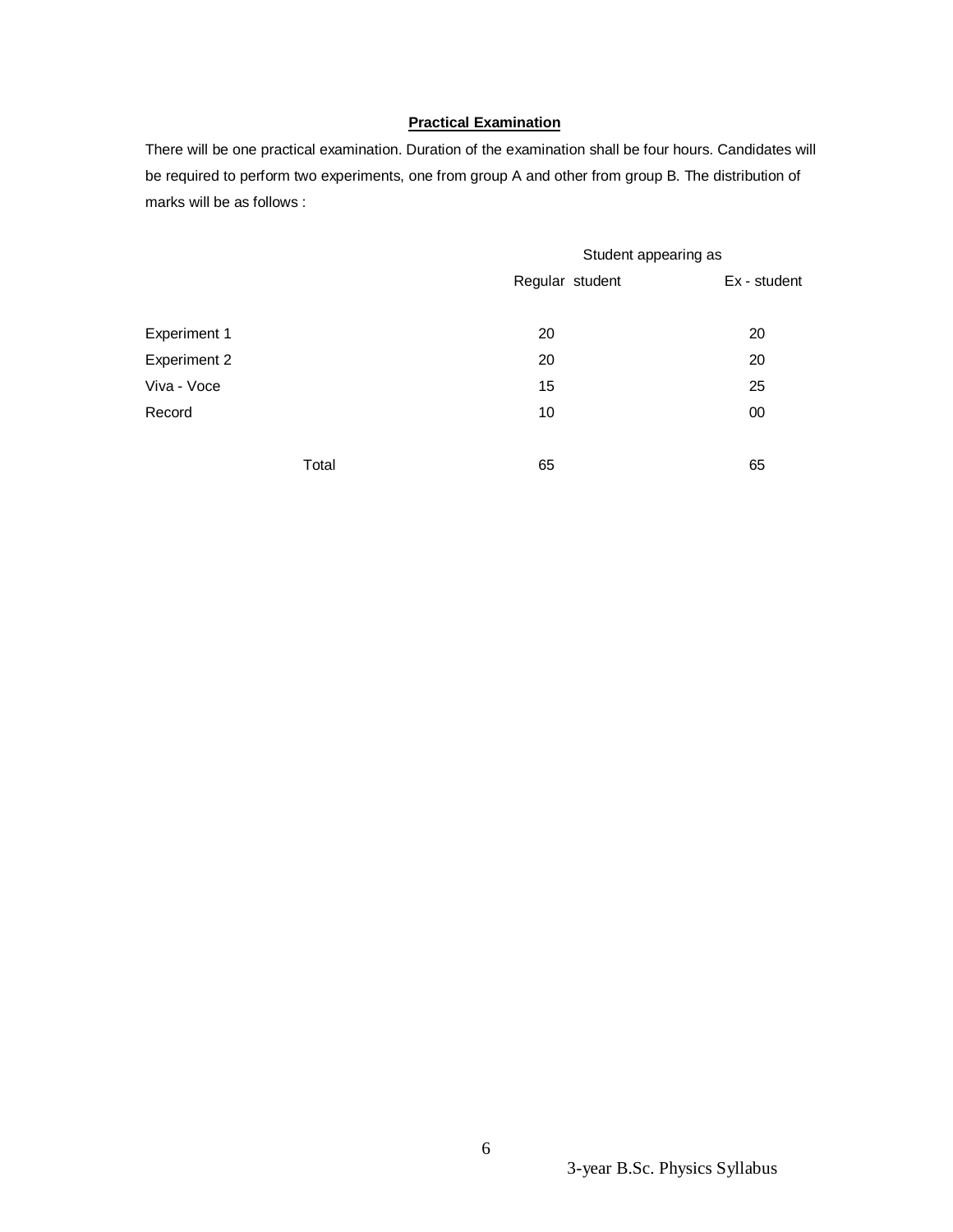# **SYLLABUS B.Sc. Part II PHYSICS**

### **Paper I: Thermal Physics**

- 1. Kinetic Theory of Gases : Maxwell's law of distribution of molecular speeds, Law of equipartition of energy, specific heat of ideal gas; Mean free path, Transport phenomena: conduction, viscosity and diffusion.
- 2. Equation of state : Andrew's experiment and discussion of results, Specific heat of saturated vapour, Van der Waal's equation of state, Boyle's temperature, Critical constants.
- 3. Thermodynamics and Entropy : Reversible and irreversible processes, Carnot's theorem, Absolute scale of temperature; second law of thermodynamics; Entropy and its physical significance, Entropy of simple reversible and irreversible processes.
- 4. Maxwell Thermodynamical Relations : Maxwell thermodynamical relations and their applications to, Clausius-Calpeyron latent heat equations, TdS equations, Joule-Thomson effect, internal energy equation, Specific heat equations, Magneto-caloric effect, Reversible electrolytic cell.
- 5. Cryogenics : Principle of refrigeration, Porus-plug experiment, Principle of Regenerative cooling, Liquefaction of air, hydrogen and helium, Solidification of helium, Adiabatic demagnetisation of paramagnetic salt.
- 6. Conduction : Mathematical analysis of rectilinear flow of heat, acceretion of ice at the surface of ponds, Conductivity of bad conductors.
- 7. Radiation : Black body radiation, Kirchoff's law and its application, Pressure and energy density of diffuse radiation, Stefan-Boltzmann's law, Spectral distribution, Solar constant and temperature of sun, Wien's displacement law, Rayleigh-Jean's law, Planck's hypothesis and its application to black body radiation.

3-year B.Sc. Physics Syllabus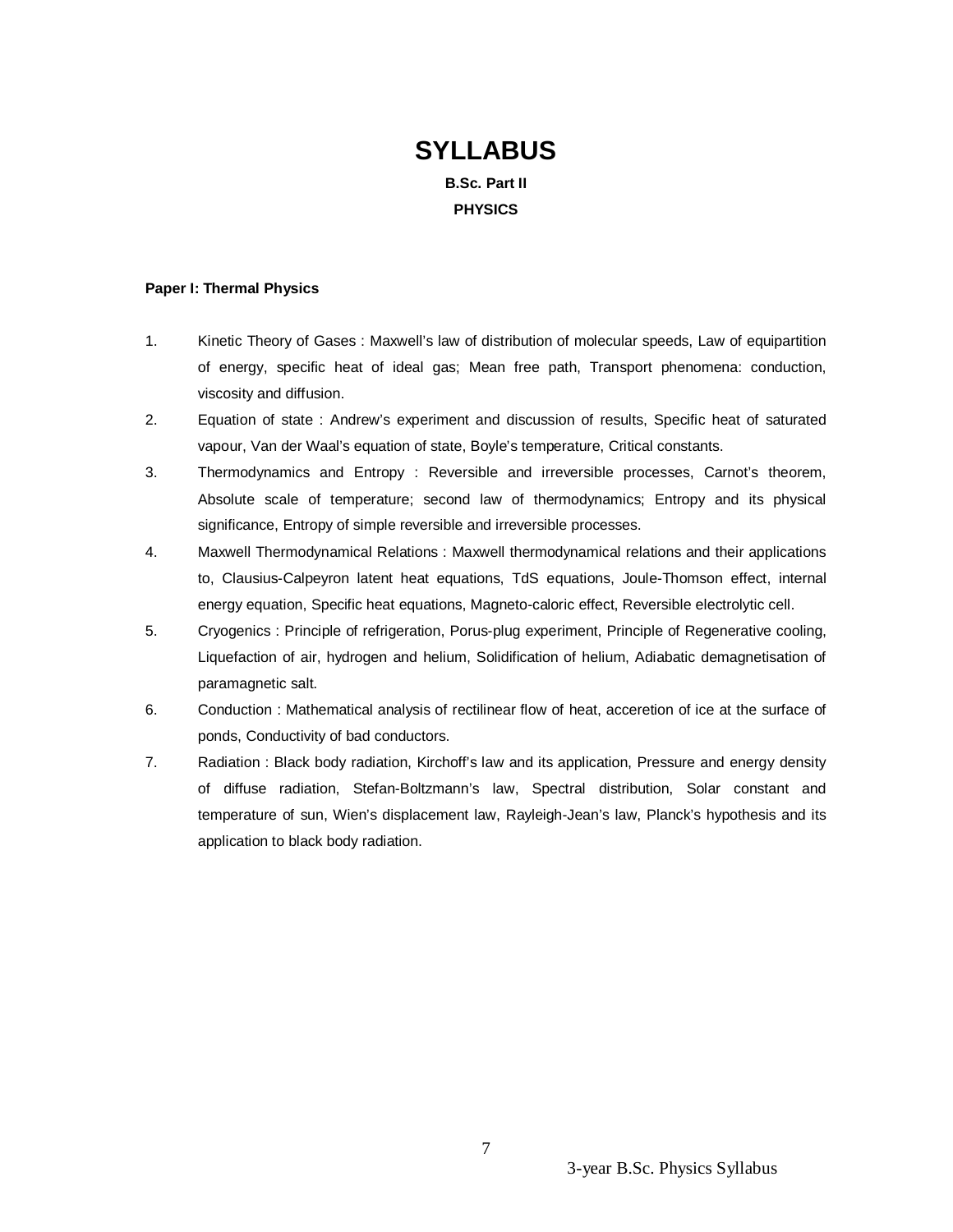## **Paper II : Optics**

- 1. Fermat's principle, Principle of extremum path, the aplanatic points of a sphere and other applications.
- 2. General theory of image formation: Cardinal points of an optical system; general relationships, thick lens and lens combinations, telephoto lenses.
- 3. Aberration in images: Chromatic aberrations; achromatic combination of lenses in contact and separated lenses, Monochromatic aberration and their reduction, aspherical mirrors and Schmidt corrector plates, oil immersion objectives.
- 4. Optical instruments: Entrance and exit pupils, need for a multiple lens eyepiece, common type of eyepieces.
- 5. Interference of light: The principle of superposition; two-slit interference, coherence requirements for the sources, Fresnel biprism localised fringes in thin films, transition from fringes of equal thickness to those of equal inclination. Newton's ring, Michelson interferometer; its uses for determination of wavelength, Wavelength difference and standardisation of meter. Intensity distribution in multiple beam. Interference: Tolansky fringes, Fabry - Perot interferometer and etalon.
- 6. Fresnel diffraction: Half-period zones, zone plate, circular apertures and obstacles, straight edge, explanation of rectilinear propagation.
- 7. Fraunhofer diffraction: Diffraction at a slit, circular aperture and a circular disc. Resolution; Rayleigh criterion, Resolving power of human eye, telescope, microscope, grating and prism.
- 8. Diffraction grating: Diffraction due to two slits, Diffraction at N parallel slits; plane diffraction grating, concave grating.
- 9. Polarisation: Linearly polarised light, its production and detection, Brewster's law, law of Malus, Double refraction, Nicol prism, double image prism, Huygen's theory of double refraction in uniaxial crystals, circularly and elliptically polarised light; its production and detection, optical rotation, polarimeters.

3-year B.Sc. Physics Syllabus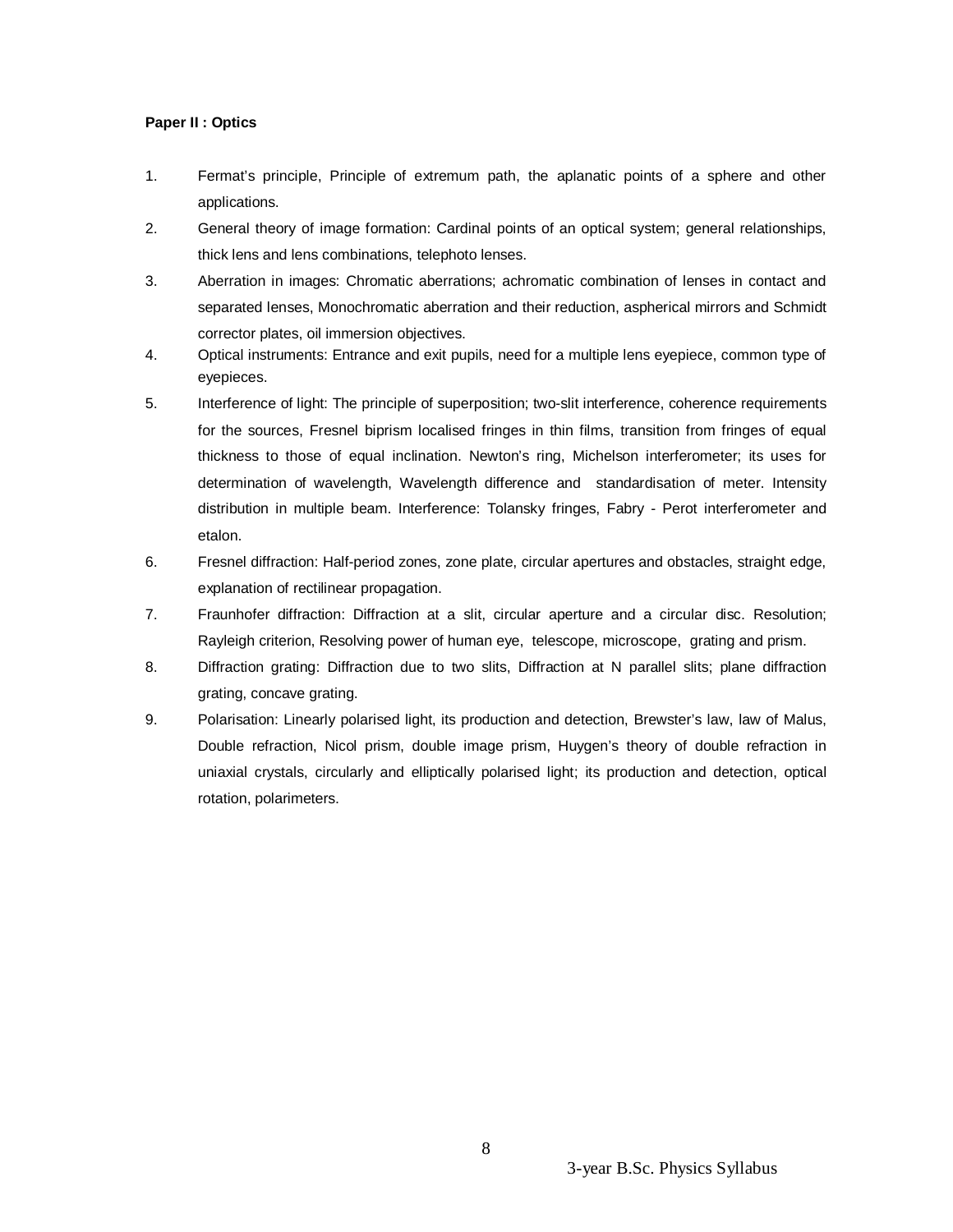## **Paper III : Electronics**

- 1. Basic Semiconductor Physics: Basic features of energy band theory of solids; energy band pictures of semiconductors, electron-hole densities, electrical conductivity of intrinsic and extrinsic semiconductors, minority and majority charge carriers, drift and diffusion currents, concept of continuity equation for minority charge carrier.
- 2. P-N Junction: Built in potential, width and capacitance of depletion region; Current flow in biased p-n junction, Varactor diode; Zener breakdown mechanism, Zener diode and its characteristics, Photo diode and Solar cell.
- 3. Transistors: n-p-n and p-n-p transistors, current flow in transistors, potential divider biasing of transistors, characteristics in all three configurations;  $\alpha$ ,  $\beta$  and hybrid parameters and their relationship, FET and MOSFET, Principle of operation, characteristics and parameters.
- 4. Amplifiers and Oscillators: Small signal hybrid equivalent circuit of BJT, RC coupled CE amplifiers, frequency and phase response. Amplifier circuit using FET, Oscillator as positive feed back amplifier, Barkhausen criteria of sustained oscillation, LC tuned collector oscillator, Hartley and Colpitts transistor oscillator (derivation of formule not needed).
- 5. Modulation and Demodulation: Definition of three kinds of modulations, expression for AM, FM and PM waves, Vander-Brijl modulator, Linear diode detector.
- 6. Radio Transmitter and Receiver: AM transmitter (block diagram and function of different blocks); Principle of simple and super heterodyne radio receiver, Qualities of radio receiver (selectivity, sensitivity, fidelity), Standard broadcast radio receiver, Image frequency, AVC and tuning indicator.
- 7. Digital Electronics: Binary system, Boolean algebra, De Morgan's theorem. OR, AND, NOT, NAND, NOR and XOR gates. Universality of NOR and NAND gates.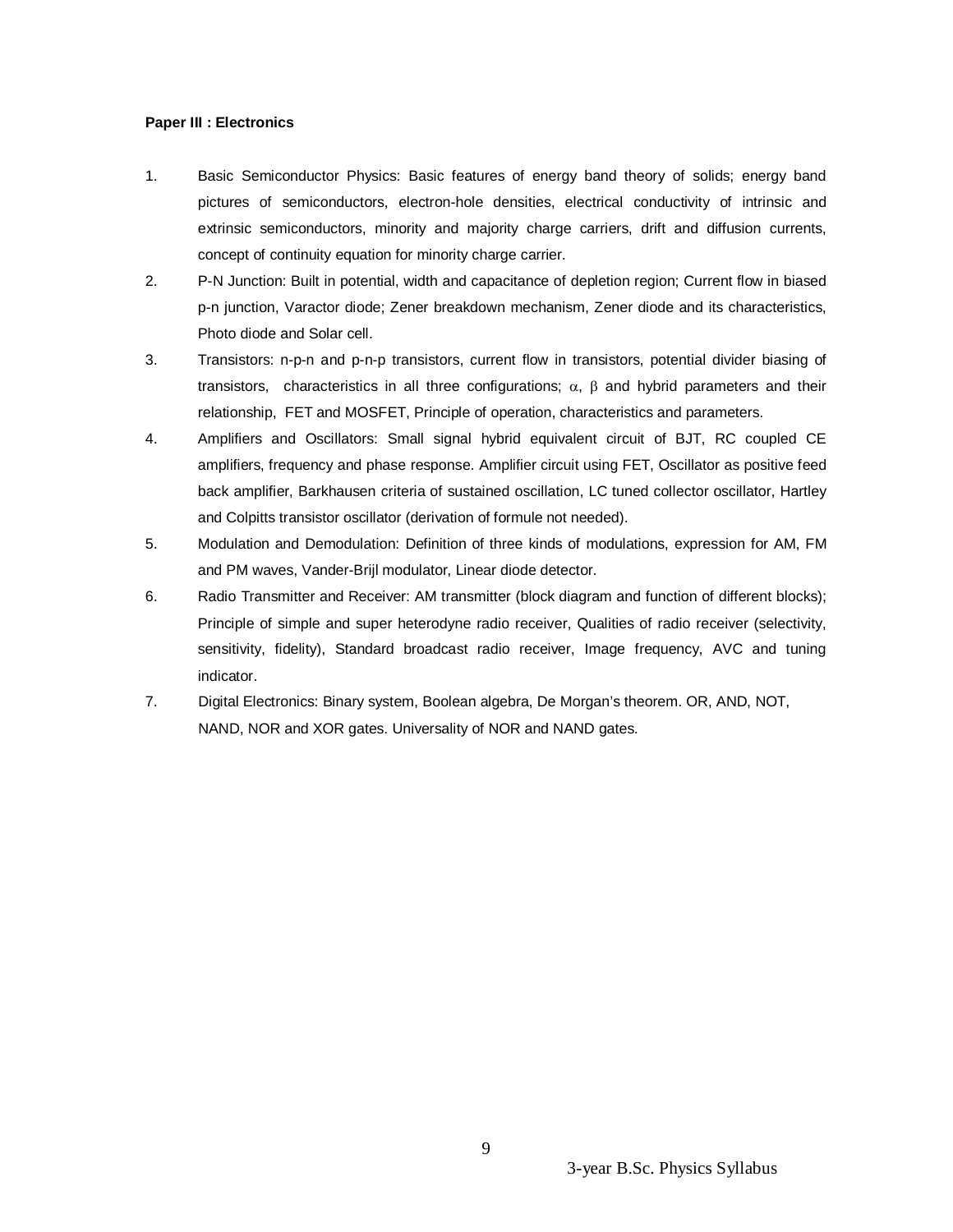## **PRACTICALS**

## **List of Experiments**

Candidates are required to do any eight experiments from each group.

## **GROUP A: Optics**

- 1. Focal length of thin lenses and their combination by Nodal slide.
- 2. Wavelength of light by grating using spectrometer.
- 3. Wavelength of light using bi-prism.
- 4. Wavelength of light by Newton's rings method.
- 5. Breadth of single slit by diffraction of light using spectrometer.
- 6. Resolving power of plane transmission grating.
- 7. Resolving power of telescope.
- 8. Specific rotation of cane sugar using polarimeter.
- 9. Refractive index using Brewster's law.
- 10. Characteristics of photocell or photodiode.
- 11. Wavelength of light by Young's double slit experiment (using spectrometer)
- 12. Thickness of mica sheet by biprism.

## **GROUP B: Electricity and Electronics**

- 1. Determination of high resistance by method of leakage.
- 2. Measurement of inductance of a coil using Anderson's bridge.
- 3. Measurement of capacity and power factor of a capacitor using Schering's Bridge.
- 4. Study the behaviour of LCR circuit.
- 5. Measurement of magnetic field of an electromagnet at different current using search coil.
- 6. H and angle of dip by earth inductor.
- 7. Characteristics curves of Beam power tube and determination of tube parameters.
- 8. Characteristics of p-n-p transistor in common-emitter configuraton and determination of current gain  $\beta$ .
- 9. Characteristics of p-n-p transistor in common-base configuration and determination of current transfer ratio.
- 10. Determination of electronic charge by Millikan's oil drop method.
- 11. Measurement of dc and ac voltages and frequency using cathod ray oscilloscope.
- 12. Verification of truth table of OR, AND and NOT gates.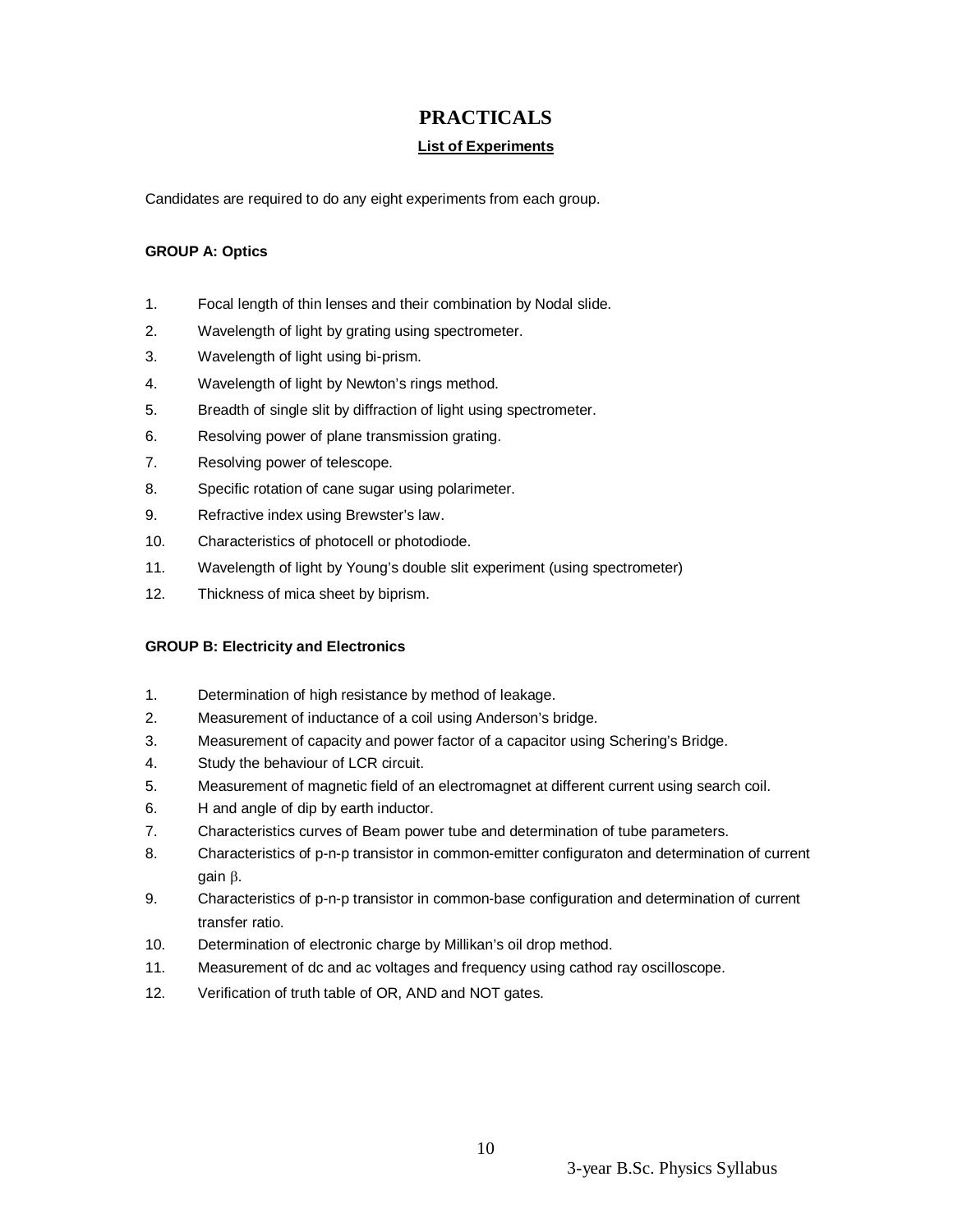## **PRACTICAL EXAMINATION**

There will be one practical examination. Duration of examination shall be FOUR hours. Candidates will be required to perform two experiments one from group A and other from group B. The distribution of marks shall be as follows:

|                     |       | Student appearing as |                |
|---------------------|-------|----------------------|----------------|
|                     |       | Regular student      | Ex - student   |
| Experiment 1        |       | 20                   | 20             |
| <b>Experiment 2</b> |       | 20                   | 20             |
| Viva - voce         |       | 15                   | 25             |
| Record              |       | 10                   | $\blacksquare$ |
|                     | Total | 65                   | 65             |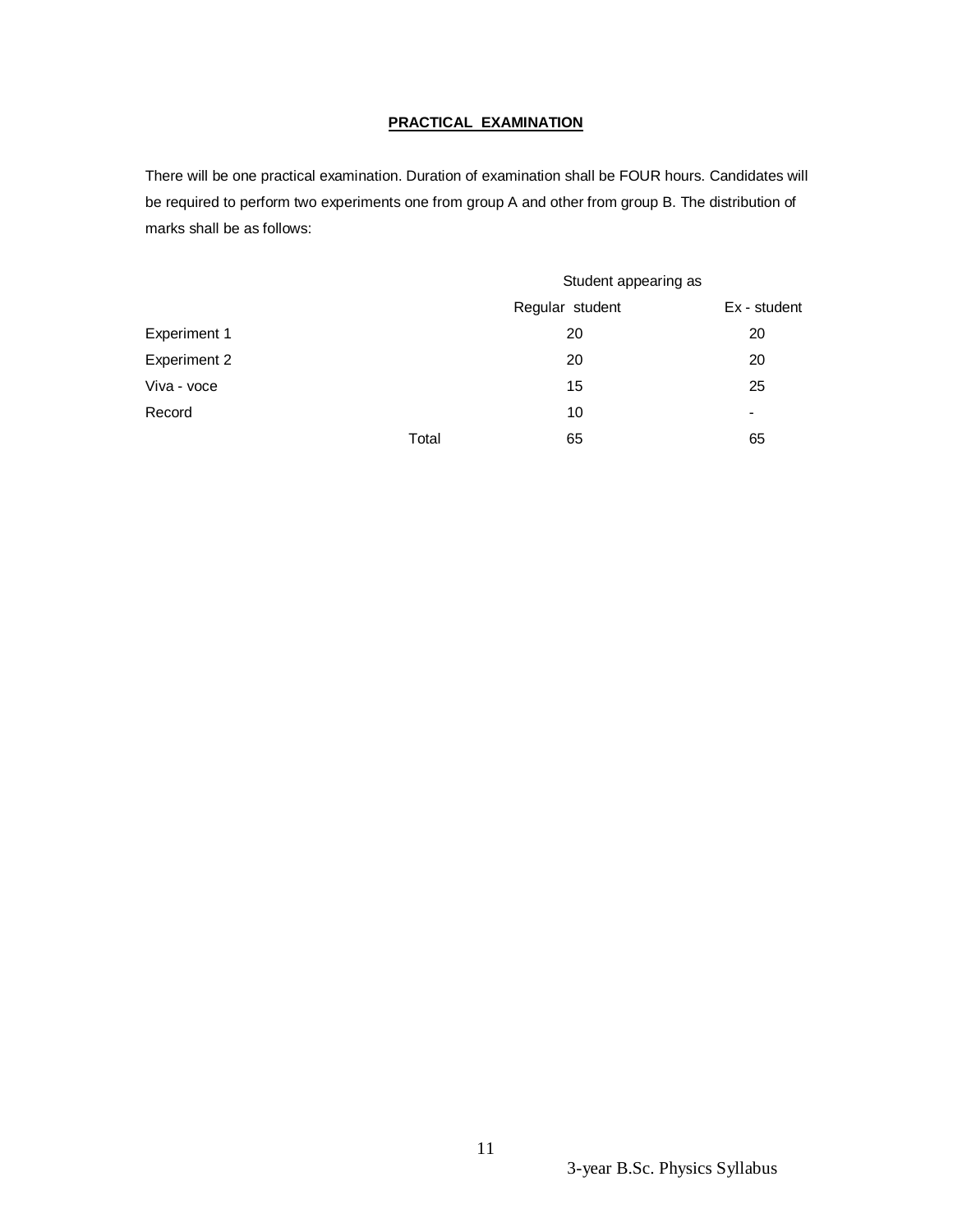# **SYLLABUS**

**B.Sc. Part III PHYSICS**

## **Paper I: Mathematical Physics and Classical Mechanics**

## **Mathematical Physics**

- 1. Orthogonal transformations, transformation matrix, proper and improper rotations, Euler angles (notation of Goldstein)
- 2. Curvilinear coordinates: tangent basis vectors, scale factors, spherical, polar and cylindrical coordinate systems, gradient of a scalar, Divergence and curl of a vector, Laplace equation in spherical, polar and cylindrical coordinate systems and its solution.
- 3. Special Functions: Legendre, Hermite, Laguerre differential equations; their generating functions, recurrence relations, Rodrigue's formula and orthogonality properties. Associated Legendre polynomial.

## **Classical Mechanics**

- 1. Mechanics of a system of particles: Conservation Theorems, Constraints, Generalised coordinates, D' Alembert's principle, Lagrange's Equation, Generalised Momentum, Principle of least action, cyclic coordinates, Lagrangian for a free particle
- 2. Two Body Problem: Reduction to one-body problem, centre of mass, Kepler's problem
- 3. Canonical Formulation: Hamilton's equations, canonical transformations, Poisson's bracket, Angular momentum Poisson's brackets, Hamilton Principal function, Hamilton-Jacobi equation, Harmonic Oscillator Problem, Hamilton characteristic Function, separation of variables, Central Force problem.
- 4. Motion of rigid bodies: Angular Momentum, Inertia Tensor, Torque free motion of a rigid body, Symmetrical top, Precession.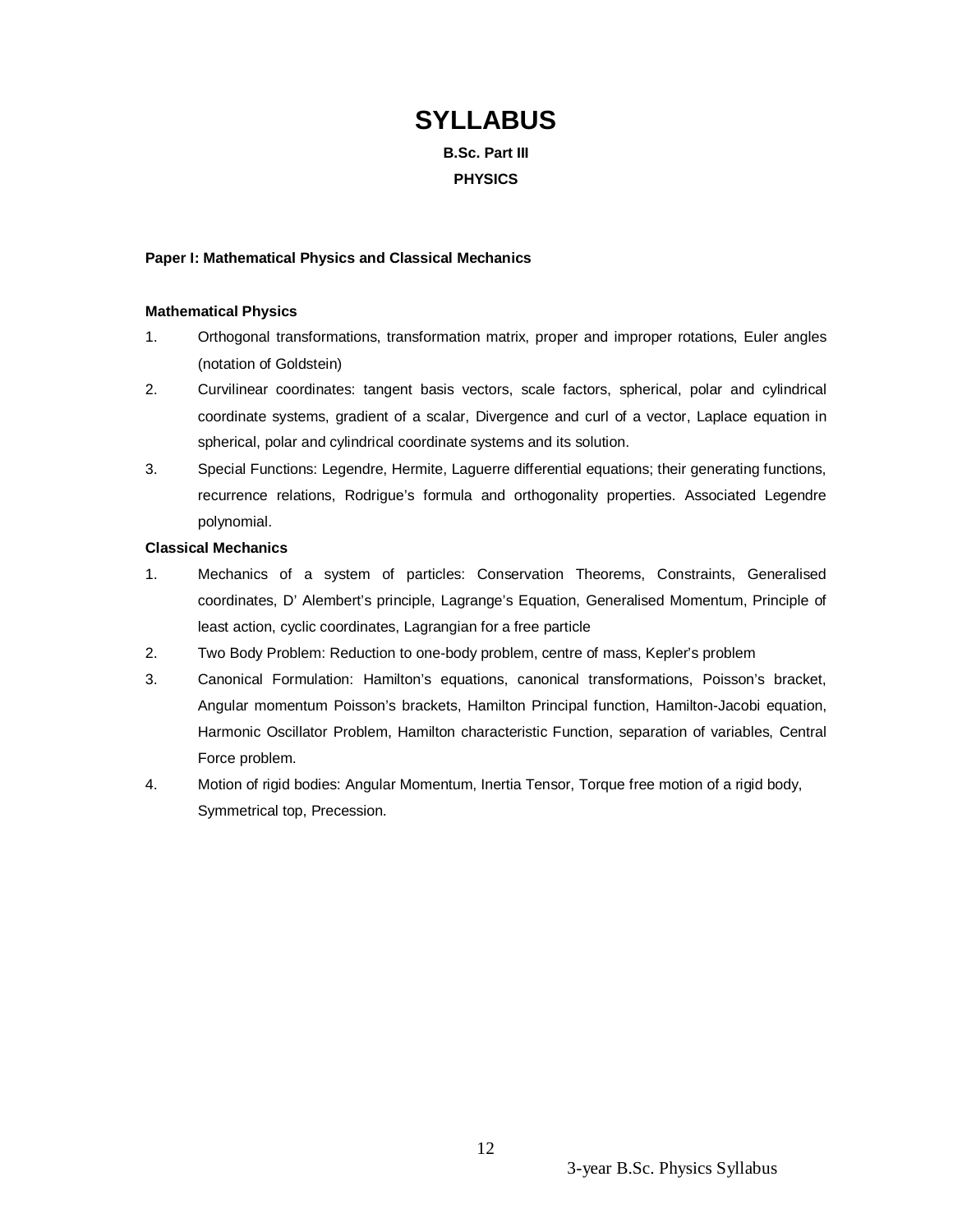## **Paper II: Quantum Mechanics**

- 1. Matter and Radiation; Photoelectric effect, Compton effect. de Broglie's hypothesis; Davison-Germer experiment, wave packet. Uncertainity principle:, Complementarity principle. Angular momentum and magnetic moment of an electron due to orbital motion: Bohr magneton, electron spin, Stern-Gerlach experiment.
- 2. Schrödinger equation: time independent and time dependent formulations. Postulatory approach to wave mechanics, physical interpretation of  $\square$ , conditions to be satisfied by the Schrödinger equation as an operator equation, observables and measurements, eigen values and eigen functions. Classical limit and Correspondence principle. Normalization and Orthogonality of wave function, degeneracy and parity of wave function. Probability current density and its interpretation, expectation value of an observable, Ehrenfest's theorem.
- 3. Operators: linear operators, product of two operators, commuting and non commuting operator, simultaneous eigen functions, Hermitian operators and their properties.
- 4. Simple one dimentional problems: Particle in a box, concept of potential well; Wave function and energies for ground and excited states. Step potential, penetration through rectangular barrier, transmission coefficients, quantum mechanical tunneling.
- 5. One dimensional harmonic oscillator, eigen value and eigen functions of ground and excited states, zero point energy.
- 6. Hydrogen atom : Schrödinger equation and its solution, angular momentum operators and their commutative relation, its eigen values of L2 and Lz and their degeneracy. Rigid rotator.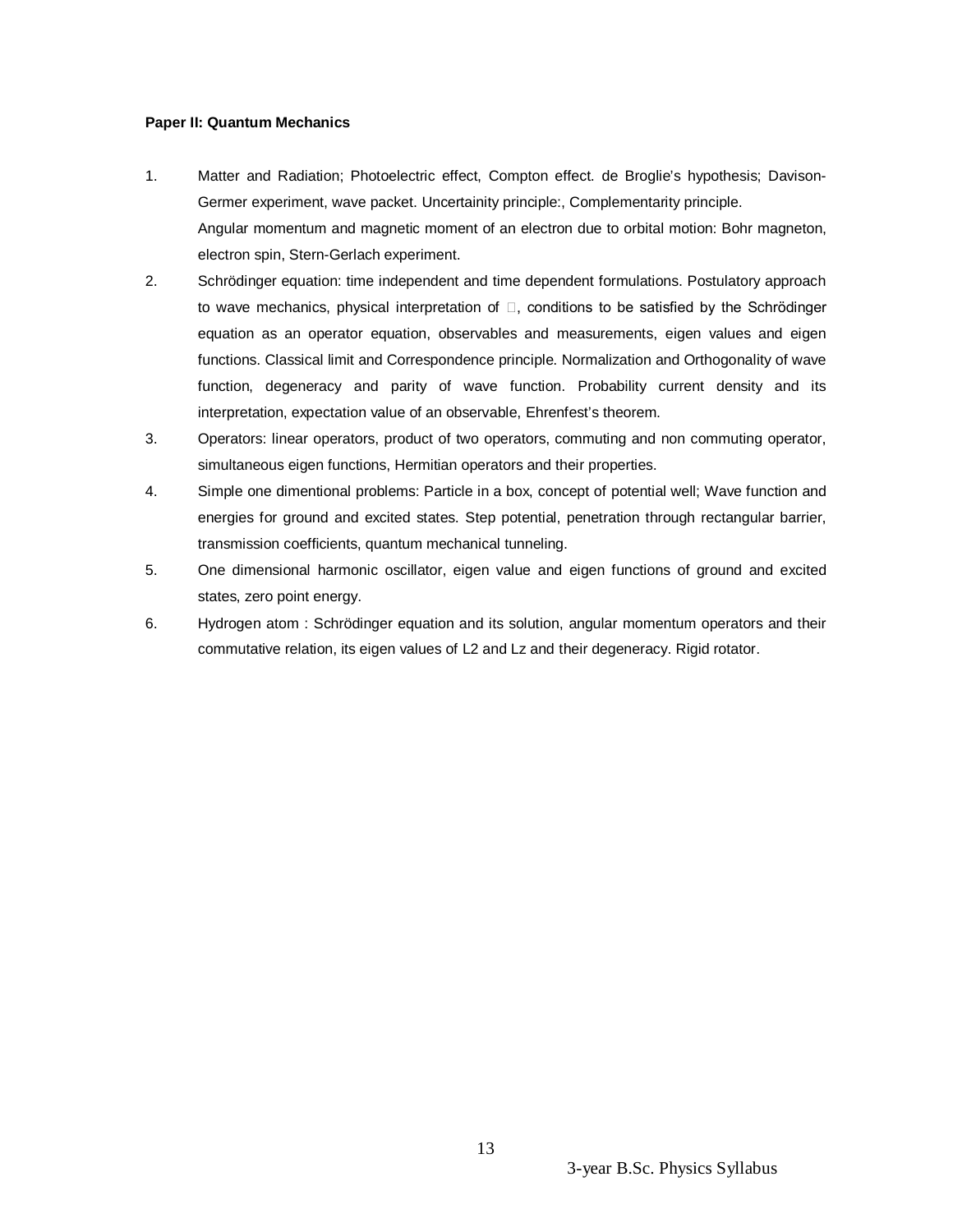## **Paper III : Statistical Mechanics and Modern Physics**

## **Statistical Mechanics**:

- 1. Statistical basis of thermodynamics, principle of equal a priori probability, probability distribution, average properties. Phase space representation, the mu and gamma space, density of states, ergodic surface, Liouville's theorem, Idea of statistical equilibrium, Microcanonical, Canonical and Grand-Canonical ensambles.
- 2. Thermodynamic equilibrium, Probability and entropy, Boltzman entropy relation, statistical interpretation of the second law of thermodynamics, Maxwell-Boltzman distribution, Maxwell distribution of speeds in an ideal gas.
- 3. Quantum statistics; Cell size, as nature's constant, indistinguishability and symmetry considerations. Fermi-Dirac and Bose-Einstein Distributions, Planck's law, Saha's theory of Thermal Ionisation, Richardson-Dushman Equation.

## **Modern Physics:**

- 1. Magnetism, Diamagnetism, Paramagnetism due to free ions and conduction electrons; Curie's law, ferromagnetism, domains, hysteresis loops.
- 2. Lasers and Masers : Stimulated and Spontaneous emission of radiation, Einstein's coefficients, population inversion by pumping and cavity, Working principle of three level laser, Ruby and Helium-Neon laser, elementary idea of masers.
- 3. Nucleus and Nuclear models: Rutherford-Particle scattering and concept of nucleus, Static properties (size, spin, magnetic moment, parity and quadruple moment) of nucleus. Liquid drop model, Semiempirical mass and binding energy formula and Bohr-Wheeler theory of nuclear fission; Nuclear fusion, Bethe's theory of nuclear energy; Shell model, Explanation of magic numbers.
- 4. Nuclear instruments : Cyclotron, Synchrotron, Betatron and Geiger-Muller counter.
- 5. Elementary particles : Classification, Elementary ideas of strong, electromagnetic, weak and gravitational interactions, Basic idea of Quark model.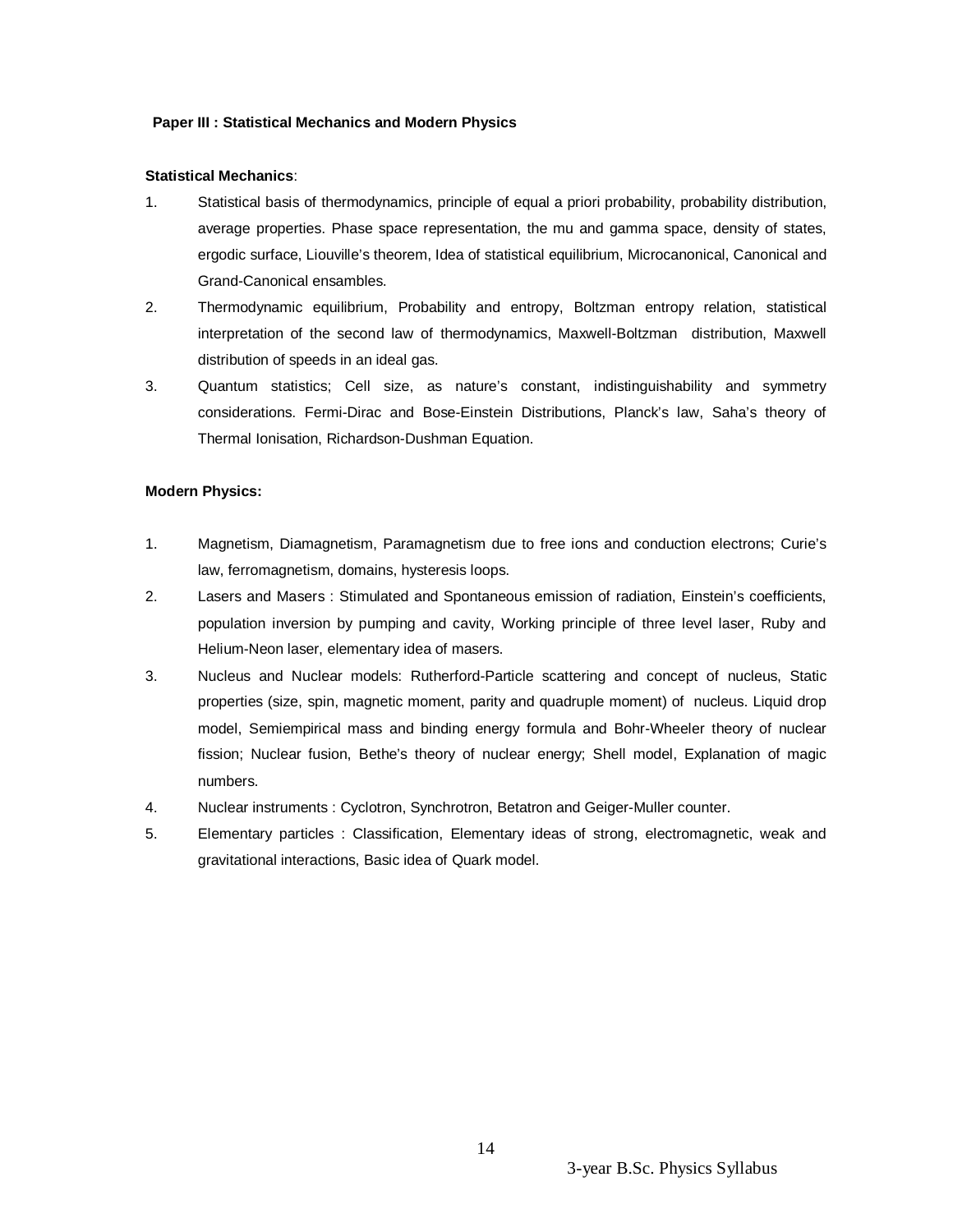## **Paper IV : Spectra of atoms and molecules**

- 1. Atomic model: Summerfield model and fine structure of  $H\alpha$  line, Vector atom model, Paulie's exclusion principle and electronic configuration of atom.
- 2. Atomic Spectra of one valence electron system: Optical spectra of Alkali atoms, electron spin and fine structure, spin orbit interaction; Zeeman and Paschen-Back effects, Stark effect.
- 3. Atomic spectra of two valence electrons system: Spectra of helium and alkali earth elements, different types of coupling schemes and interaction energies, Zeeman effect, Paschen-Back effect, Intensity of spectral lines.
- 4. Molecular spectra of diatomic molecules: Quantum mechanical interpretation of near and far infra-red spectra of diatomic molecules, Rotation, vibration and rotation-vibration spectra, P, Q, R branches; Classification of moleculer electronic status of a diatomic molecules, symmetry properties of electronic eigen functions, coupling of rotation and electronic motion. Electronic band systems, sequences and progressions, Franck-Condon principle
- 5. Fluorescence and Raman spectra.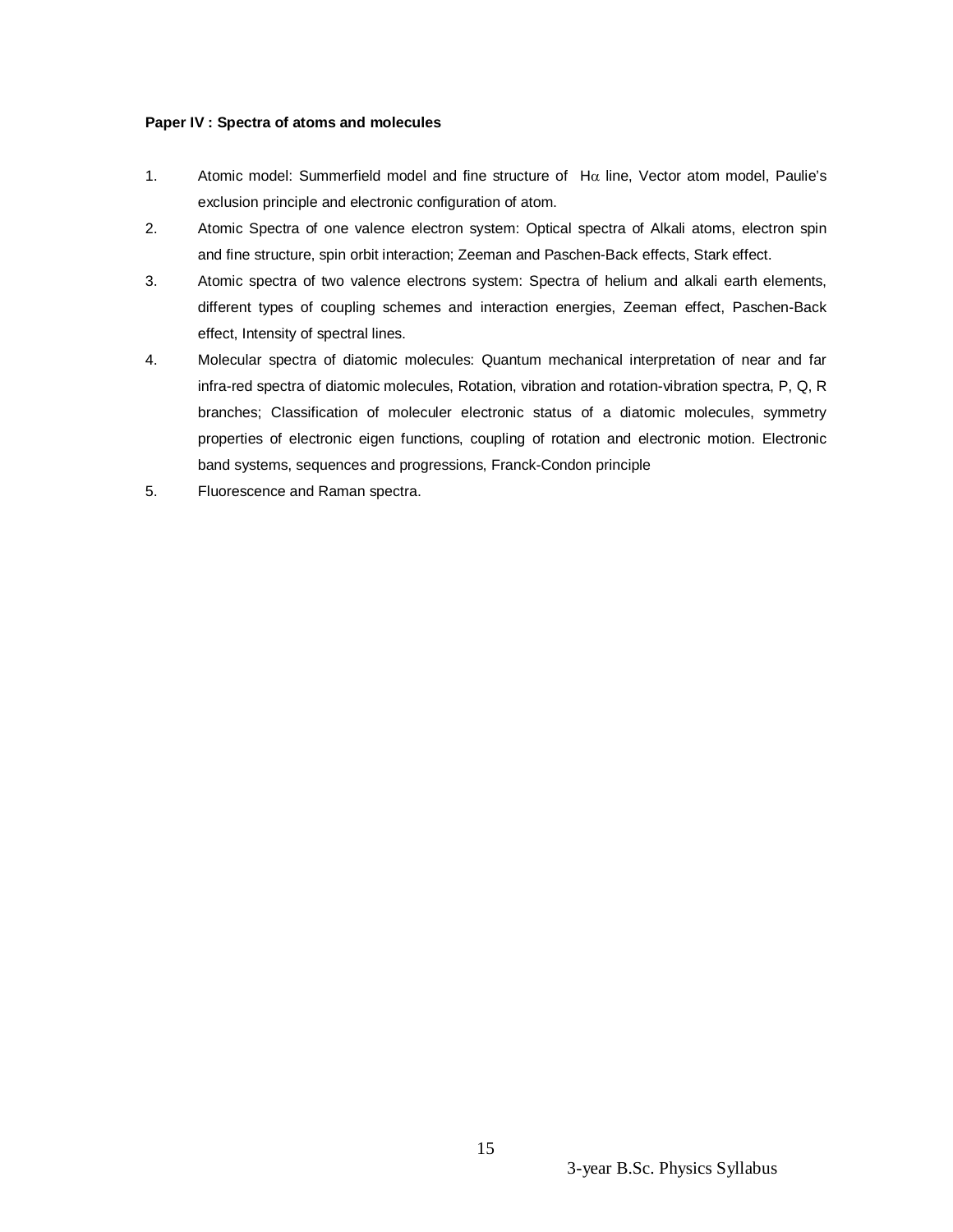## **PRACTICALS**

Candidates are required to do any eight experiments from each group listed below.

## **List of Experiments**

## **GROUP A : Optics**

- 1. To determine the wavelength and separation between D1 and D2 line with the help of Michelson Interferometer.
- 2. To study the characteristics of photocell and to determine Planck's constant using photocell.
- 3. To determine the Young's modulus by Cornue's Fringes or Newton's rngs.
- 4. To determine the velocity of ultrasonic wave by diffraction method.
- 5. To determine the refractive index of a liquid by total internal reflection method.
- 6. To determine the wavelength of sodium light by interference due to three/ four slits.
- 7. To determine the wavelength of sodium light by interference due to four slits.
- 8. To determine the wavelength of a given diode laser by interference method (Young's double slit).
- 9. To determine the radius of curvature of a cylindrical and plano convex lens by Interference method.
- 10. To determine the diameter of a thin wire by interference in a wedge shape air film.
- 11. To determine the dimensions (open and closed portion) of a double slit from the Fraunhofer diffraction pattern produced using a monochromatic source.
- 12. To determine the dimensions of a rectangular aperture by its Fraunhofer diffraction pattern.

## **GROUP B: Electricity and Electronics**

- 1. To determine the specific charge (e/m) of the electron by kenotron/helical method.
- 2. Verification of Richardson-Dushman equation and evaluation of work function of cathode material.
- 3. To draw the charecteristics and to determine the parameters of a field effect transistor.
- 4. To study the charecteristics of low/high pass filter.
- 5. To determine the magnetic susceptibility of a liquid by Quincke's Capillary rise method.
- 6. To study the characteristics of an audio frequency transistor amplifier.
- 7. To study the characteristics of R-C network.
- 8. To study the characteristics of interstage audio transformer.
- 9. To study the characteristics of a rectifier circuit.
- 10. To study the characteristics of of an unregulated power supply.
- 11. To study Zener diode voltage ragulating characteristics.
- 12. To study the universality of NOR and NAND gates.